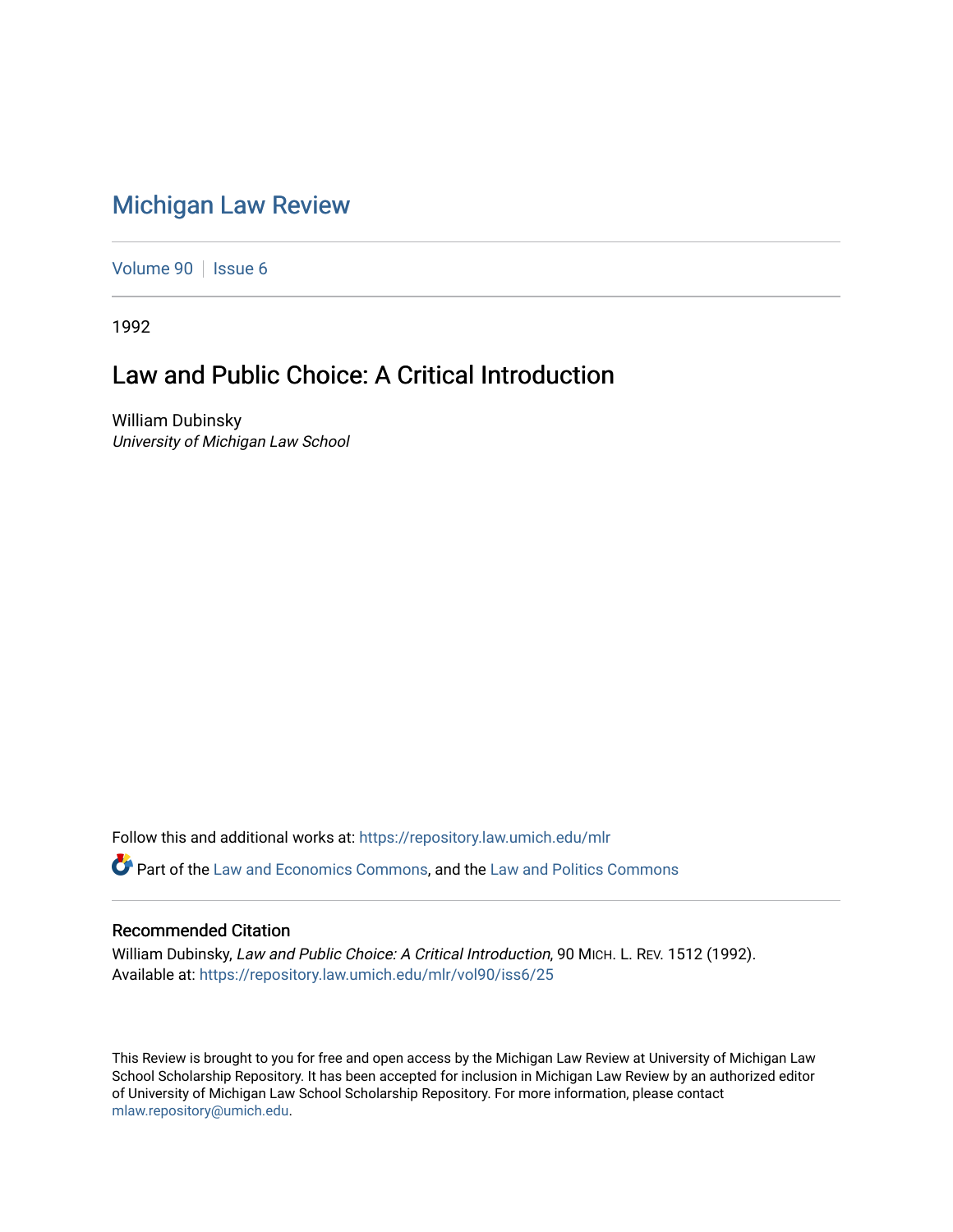LA w AND PUBLIC CHOICE: A CRITICAL INTRODUCTION. By *Daniel A. Farber* and *Philip P. Frickey.* Chicago: The University of Chicago Press. 1991. Pp. ix, 159. Cloth \$34.95; paper, \$13.95.

During the 1980s, concerned scientists warned that global warming would cause irreparable environmental damage unless the world community took immediate and massive corrective action.<sup>1</sup> Despite such dire predictions, U.S. policy has reflected the views of other, more cautious experts.2 Recent administrations have refused to initiate government action to prevent global warming until scientists develop consistent conclusions through continued study of the problem. Advocates of this approach assert that while global warming might have severe environmental consequences, a hasty overreaction to the threat could have even higher costs to society.<sup>3</sup>

In *Law and Public Choice: A Critical Introduction,* Professors Daniel A. Farber and Philip P. Frickey<sup>4</sup> advocate a similar "wait and see" response to public choice theory, a scholarly movement with equally troubling implications. Public choice theory is "the application of economics to political science."5 George Mason University's James M. Buchanan received the 1986 Nobel Prize in Economics for his pioneering work in the area.<sup>6</sup> Buchanan's Nobel Prize increased the awareness of public choice theory among legal scholars. Consequently, since 1986, public choice scholarship has exploded within the legal community, $\tau$  raising a host of questions about the efficacy of

1. *See, e.g.,* Philip Shabecoff, *Global Warming Has Begun, Expert Tells Senate,* N.Y. TIMES, June 24, 1988, at Al [hereinafter Shabecoff, *Global Warming];* Philip Shabecoff, *The Heat Is On*  - *Calculating the Cansequences of a Warmer Planet Earth,* N.Y. TIMES, June 26, 1988, § 4, at 1. *See generally* MICHAEL OPPENHEIMER & ROBERT H. BOYLE, DEAD HEAT (1990) (providing an overview of the global warming problem).

2. *See* Shabecoff, *Global Warming, supra* note 1. Note that scientists still debate the expected magnitude of the greenhouse effect today. *See* Bob Davis, *In Rio, They're Eyeing Greenhouse Two-Step,* WALL ST. J., Apr. 20, 1992, at Al ("[W]hether temperatures will rise that much and when are the subject of brawls at scientific conferences.").

3. *See* Philip Shabecoff, *Bush* Asks *Cautious Response to Threat of Global Warming,* N.Y. TIMES, Feb. 6, 1990, at Al; *see also* OPPENHEIMER & BOYLE, *supra* note 1, at 62.

4. Professors Farber and Frickey both teach at the University of Minnesota Law School. *Law and Public Choice: A Critical Introduction* draws heavily on three previous collaborative articles by the authors. *See* Daniel A. Farber & Philip P. Frickey, *Integrating Public Choice and Public Law: A Reply to DeBow and Lee,* 66 TEXAS L. REV. 1013 (1988); Daniel A. Farber & Philip P. Frickey, *The Jurisprudence of Public Choice,* 65 TEXAS L. REV. 873 (1987); Daniel A. Farber & Philip P. Frickey, *Legislative Intent and Public Choice,* 74 VA. L. REV. 423 (1988).

*5.* P. 7 (quoting DENNIS c. MUELLER, PUBLIC CHOICE II 1 (1989)).

6. Buchanan coauthored perhaps the seminal work in the field, JAMES M. BUCHANAN & GORDON TULLOCK, THE CALCULUS OF CoNSENT (1962). *See* Robert D. Tollison, *Public Choice and Legislation, 14* VA. L. REv. 339, 340-41 (1988).

7. *See, e.g. Symposium on the Theory of Public Choice, 14* VA. L. REV. 167 (1988). It is not surprising that legal scholars, especially those with a law and economics bent, have pursued public choice with a vengeance. In a recent article, Professor Robert Ellickson suggested that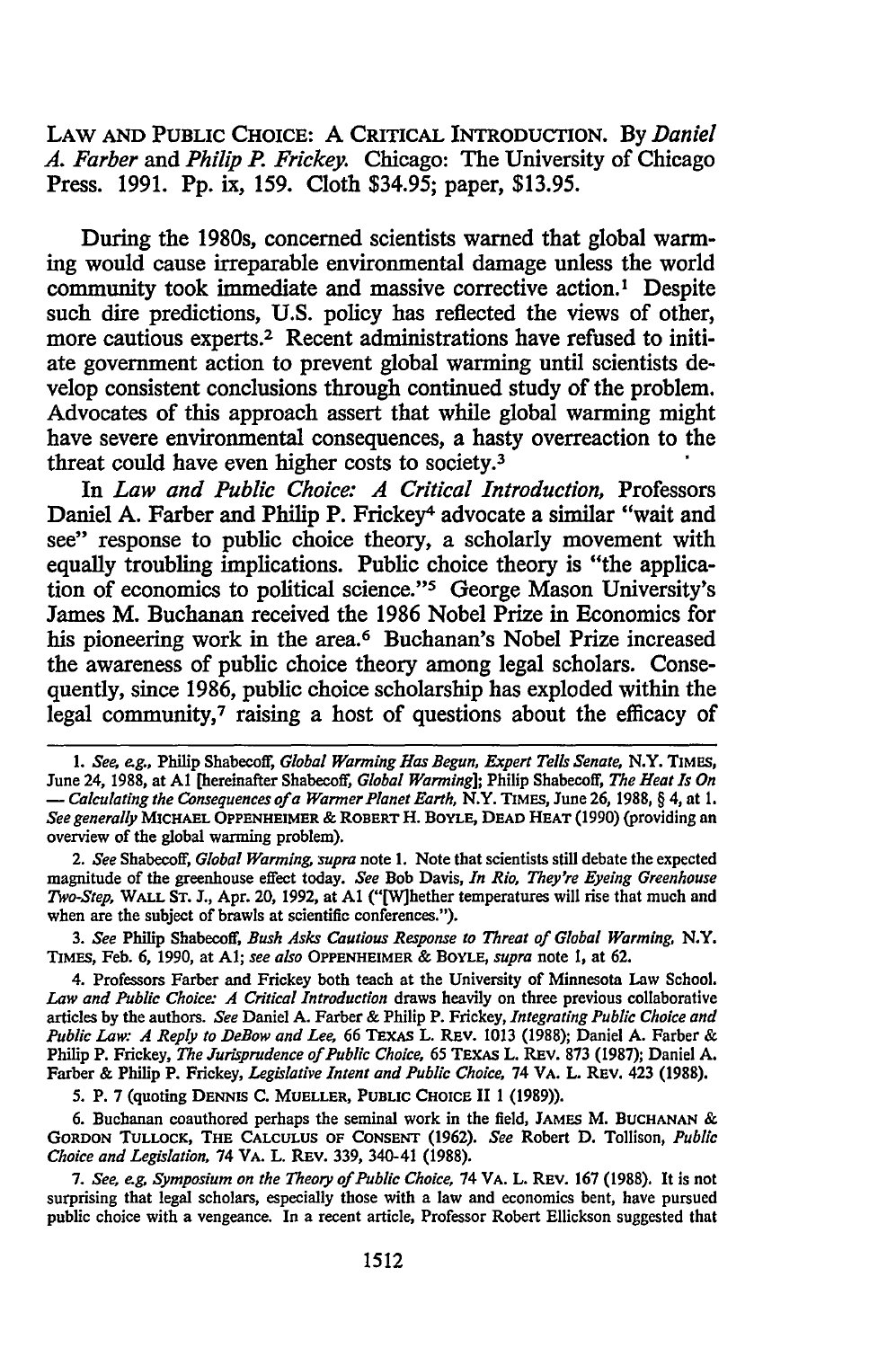American government. 8

The book's subtitle  $-A$  *Critical Introduction* — accurately portrays what Farber and Frickey intend to accomplish. In a format accessible to readers unfamiliar with the intricacies of political economy, the book concisely introduces the two major strands of public choice theory. 9 At the same time, it critically assesses the theory and the applications of the theory to public law proposed by the existing scholarship. The authors reject the claim that the results of preliminary public choice research justify making dramatic shifts in government policy. Instead, they argue that if continued inquiry confirms the preliminary findings, public choice theory might, in time, lead to some promising applications {p. 6).

### I. PUBLIC CHOICE THEORY

As developed in Chapter One, the first and foremost tenet of public choice theory challenges the traditional assumption that government operates in the public interest. Instead, public choice theory views the policymaking process as a battlefield where legislators, bureaucrats, interest groups, and individual voters compete to maximize their own private interests.

A common method of public choice analysis is to hold constant the behavior of three of these competing groups and then to consider the incentives influencing the remaining group's maneuvers. For example, some public choice scholars have focused on welfare maximization of legislators by holding the behavior of the other political actors constant. Farber and Frickey recognize that politicians need to raise money and remain popular to keep their jobs and thus accept the public choice argument that the pursuit of reelection exerts a strong influence on legislative decisionmaking {p. 24).

A legislator may stay popular by providing two distinct services to her constituents (p. 22). First, she can tailor her voting behavior to the wishes of the majority of her constituents. 10 Similarly, she can introduce legislation to protect and promote her constituents' general interests. Second, she can act as a liaison between individual constituents and federal agencies. She — or more correctly her staff — might, for example, intervene with the Social Security Administration to assist a constituent in receiving his check.

10. More precisely, she can vote in a way that will maximize her expected number of votes.

law and economics research has begun to reach a point of diminishing returns. Robert C. Ellickson, *Bringing Culture and Human Frailty to Rational Actors: A Critique of Classical Law and Economics,* 65 CHI.-KENT L. REV. 23, 26 (1989).

<sup>8.</sup> The authors might have put this recent history in perspective by including a brief discussion of the historical development of public choice theory. Tollison, *supra* note 6, at 339-41, includes such a discussion.

<sup>9.</sup> In fact, a reader with a strong background in political economy or in legal process might not find the book very useful. The authors did not address the book to this audience.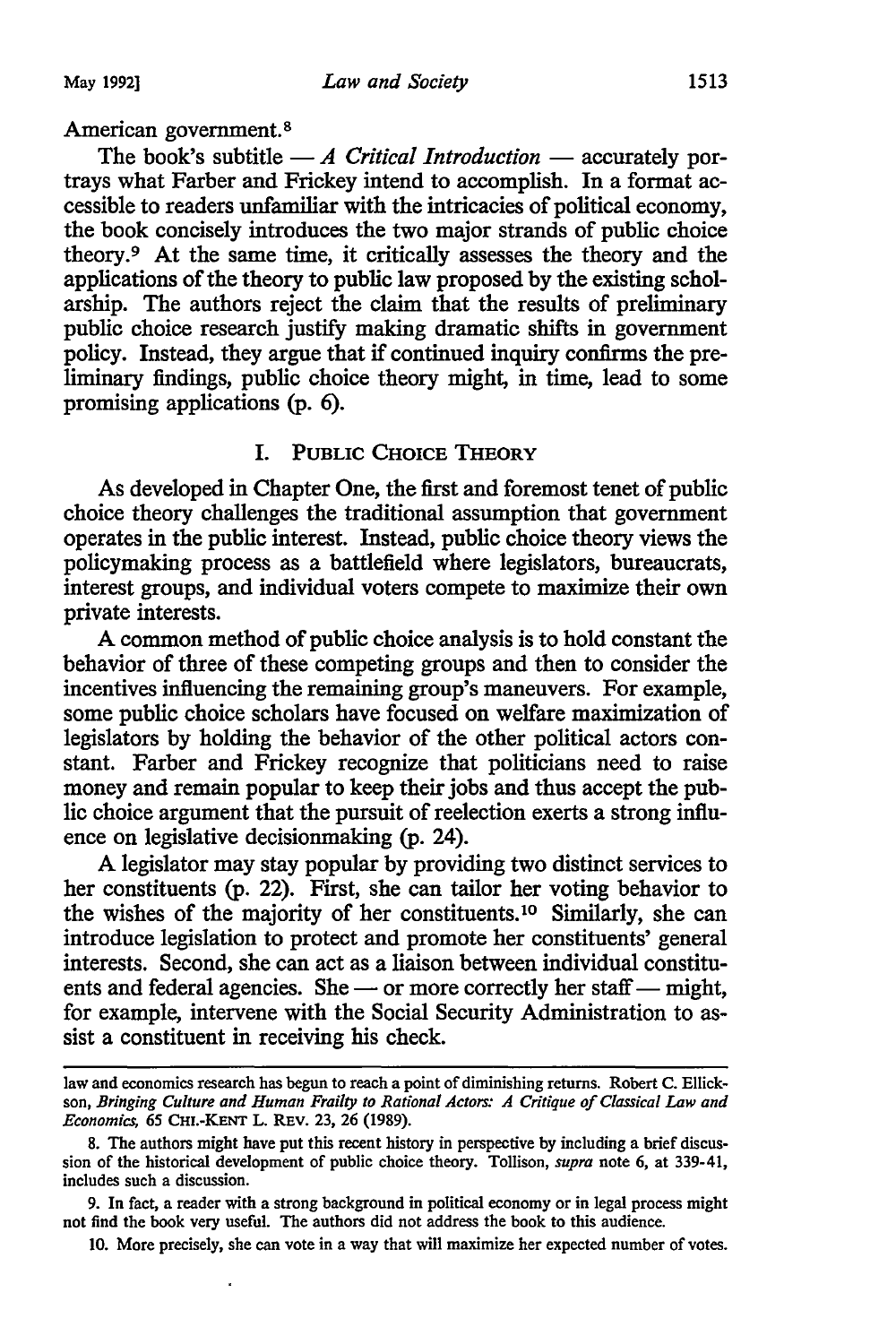Underlying this view of the behavior of legislators is the assumption that constituents will perceive continuation of these services to be in their own economic interest and will rationally respond by voting accordingly. However, Farber and Frickey assert that actual voting behavior is not entirely consistent with this assumption and that voters do not always act rationally in their own self-interest. In fact, truly rational self-interested citizens would not vote at all because voting is costly and, according to the authors, produces no visible benefits (p. 26). It poses a free-rider problem (p. 24), and, after all, no election is ever decided by a single vote. The authors propose instead that civic duty motivates citizens to vote (p. 27).

Note, though, that two arguments support the view, dismissed by the authors, that voting is consistent with the rational self-interest model. First, as stated by Professor Dwight R. Lee,

[P]eople receive satisfaction from participating in processes they feel are important, from supporting things they believe are good, and from opposing things they believe are bad. People are motivated to go to the polls and vote for much the same reason they are motivated to go to the sports arena and cheer.<sup>11</sup>

Second, even if one accepts the authors' view that ideology plays a role in voting (p. 27), one can argue that voting based on ideology is consistent with public choice. As Professor Lee suggests, voting provides constituents with a cheap way to express their preferences.<sup>12</sup> Voters will express their preference based on their knowledge about a candidate, which can be extremely limited. Consequently, they will vote for a candidate based on ideology and demeanor, which serve as readily discernible signals predicting how the candidate will act if elected.

In addition to or in lieu of serving her constituents, our legislator may also maintain her popularity through political advertising and promotion. Such activities, and the political consultants engaged to coordinate them, do not come cheap. Thus, legislators feel compelled to raise a great deal of money and at the same time avoid negative publicity. Special interest groups can provide legislators with money and with publicity (both good and bad). Consequently, public choice scholars ascribe great power to these groups.

Farber and Frickey do not subscribe to the dominant public choice view that the power of interest groups *necessarily* results in inefficient political outcomes out of sync with the public interest. Rather, they adopt a more cautious view that rent-seeking by interest groups poses a potential problem (pp. 33-37). Rent-seeking occurs when an interest group pursues an outcome which is economically beneficial to it but

<sup>11.</sup> Dwight R. Lee, *Politics, Ideology, and the Power of Public Choice,* 74 VA. L. REV. 191, 193 (1988).

<sup>12.</sup> *Id.* at 194-95.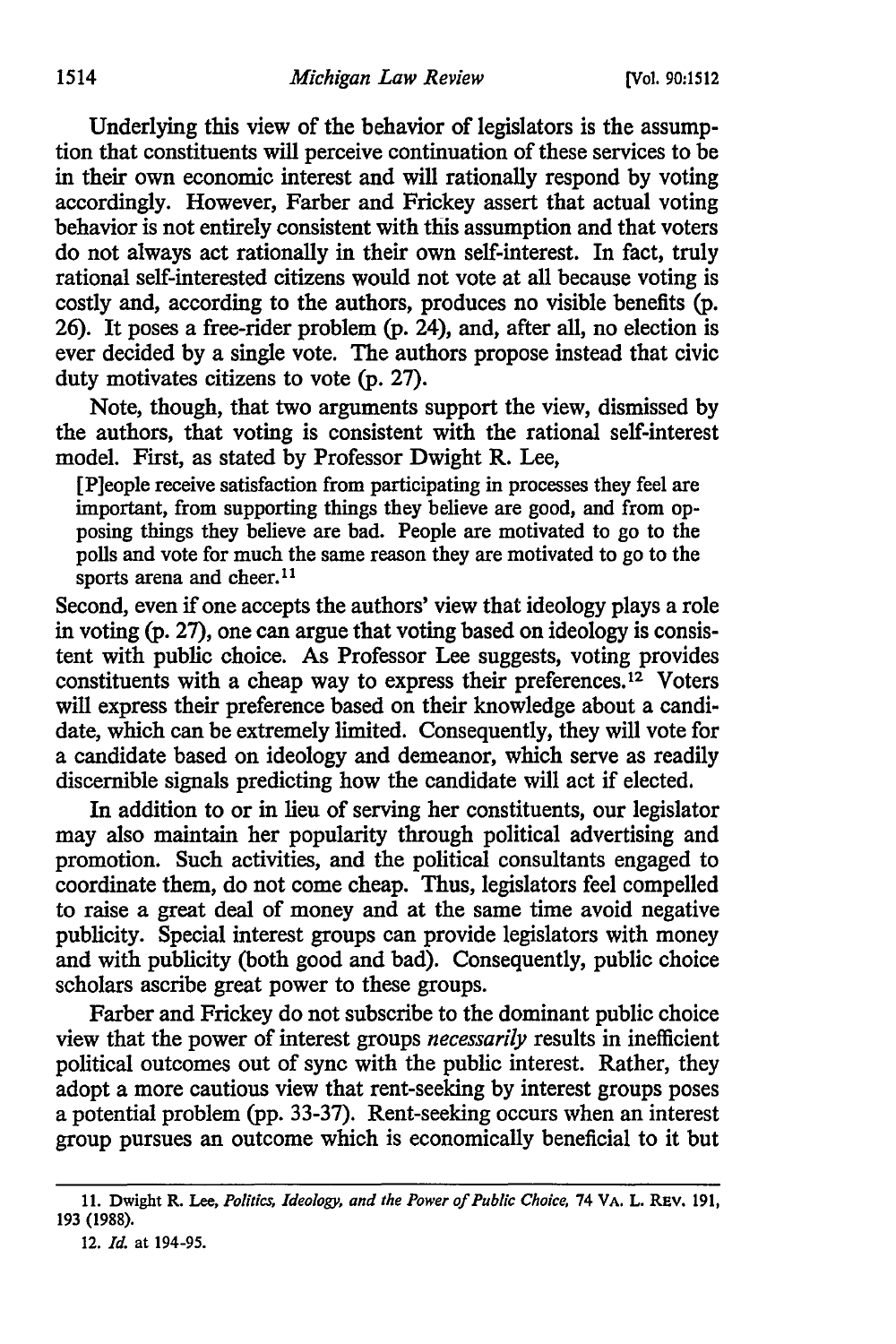will result in a net cost to society as a whole.<sup>13</sup> A classic example of rent-seeking by special interest groups occurs when domestic producers seek trade protection from foreign goods. I 4 Such protection is economically inefficient because the costs incurred by consumers and others as a result of the protection exceed the economic gains to the domestic producers.<sup>15</sup> In addition, the costly rent-seeking behavior itself generally serves no useful function.<sup>16</sup>

Farber and Frickey question the public choice premise that rentseeking is necessarily undesirable because it is inefficient (p. 34). They argue that an economically efficient outcome is not necessarily socially desirable. For example, equity concerns might conflict with efficiency. Accordingly, the authors believe that "rent-seeking can be justified when it advances other social values."<sup>17</sup>

Farber and Frickey omit significant discussion of the public choice view of bureaucracy. Under this view, as advanced by George Stigler and others, bureaucrats build empires, maximize budgets, and take actions that protect their receipt of lucrative post-government employment.<sup>18</sup> With the rise of the regulatory state, bureaucrats play an increasingly important role in developing and interpreting our public law. Consequently, even in the context of a concise introduction, Farber and Frickey's failure to include some discussion of the relationship between public choice and the bureaucracy weakens their work.

As we have seen, the first strand of public choice theory, the battlefield model, suggests that political outcomes may reflect private rather than public interests. In Chapter Two, the authors develop a second strand of public choice theory known as Arrow's Theorem, which suggests that political outcomes may not reflect dominant political preferences at all. Instead, political outcomes may be distorted by strategic behavior and the filtering of combinations of voter preferences through agenda-setting rules (pp. 38-40). As a result, outcomes may seem in-

16. Special interest groups, however, may lower the cost to the legislator of gathering information upon which to base their legislative decisions. The interest groups presumably have an incentive to tell legislators at least partial truths in order to avoid discrediting themselves and losing any chance of influencing future legislation.

17. P. 35; *see also* Mark Kelman, *On Democracy-Bashing: A Skeptical Look at the Theoretical and ''Empirical" Practice of the Public Choice Movement,* 74 VA. L. REv. 199, 226 (1988).

<sup>13.</sup> Note that only some legislation is influenced by rent-seeking. If the cost of influence is greater than the perceived benefit, the interest group will not act. The degree to which rentseeking pervades the legislative process is unclear. The authors take the position that "in presuming that statutes are normally the result of self-serving influence, the rent-seeking model is too cynical about the legislative process." P. 68.

<sup>14.</sup> ROBERT J. BARRO, MACROECONOMICS 530-31 (1984).

<sup>15.</sup> *Id.* 

<sup>18.</sup> See, e.g., DWIGHT R. LEE, FISCAL POLLUTION AND THE CASE FOR CONGRESSIONAL TERM LIMITS 7 (Center for the Study of American Business Contemporary Issue Series No. 51, 1992) (discussing role of bureaucracy in promoting the growth of government spending); George J. Stigler, *The Theory of Economic Regulation,* 2 BELL J. EcoN. & MGMT. ScI. 3 (1971).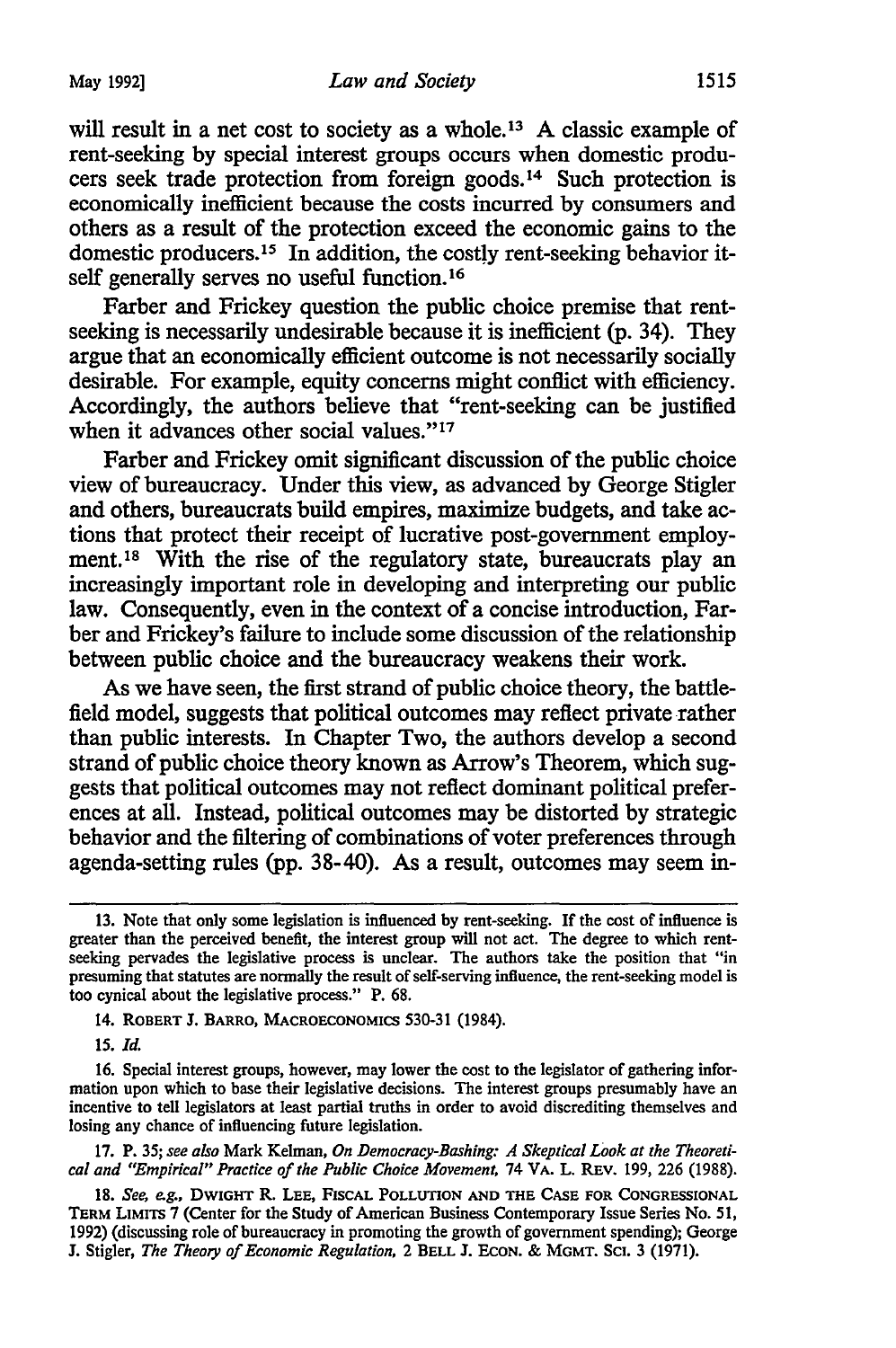coherent. Farber and Frickey do a superb job of clearly communicating the intuition behind this complex material.

Notwithstanding the incoherence that Arrow's Theorem predicts for a democracy, American government exhibits some degree of both coherence and stability. The authors conclude, therefore, that classic republicanism creates a countervailing influence on our political system. They assert that, "[a]s compared with public choice, republicanism views the role of government as far more creative. Rather than mechanically processing preferences, government involves an intellectual search for the morally correct answer" (p. 44). Farber and Frickey seem to believe that neither public choice theory nor classic republicanism offers a complete description of the political process. Nevertheless, they conclude that several features of the political system's structure limit the incidence of the behavior predicted by Arrow's Theorem. For example, our strong two-party system facilitates preference accumulation through coalition building (p. 49). In addition, the separation of powers promotes stability. Ultimately, the authors reject the Arrovian view of democracy as a black box intended to produce strict majority rule. In sum, they state, "a viable democracy requires that preferences be shaped by public discourse and processed by political institutions so that meaningful decisions can emerge. Given this richer understanding of democracy, Arrow's theory holds fewer terrors" (pp. 61-62).

### II. APPLICATIONS OF PUBLIC CHOICE

The second part of *Law and Public Choice* applies public choice theory both to identify defects in the American political system and to develop solutions to them. In Chapters Three and Four, Farber and Frickey discuss and largely reject sweeping reform proposals suggested by public choice scholars. Chapter Three responds to an argument made by Professor Richard Epstein and others that public choice theory provides persuasive justification for a return to active judicial review of federal and state economic regulation. Inherent in Epstein's argument is the public choice belief that government regulation cannot be presumed to further the public interest. Consequently, where a court can identify rent-seeking regulation, which by definition is economically harmful, it should strike down the regulation in order to protect the public interest (p. 67).

Farber and Frickey reject the revival of vigorous judicial review of economic regulation on three primary grounds. First, they find fault with the idea that rent-seeking behavior by interest groups is so pervasive and successful as to dictate political outcomes (p. 68). The authors believe that (1) rent-seeking occurs only where the cost of influence is less than the benefit, and (2) the cost to the interest group of exerting countermajoritarian influence increases as the cost to the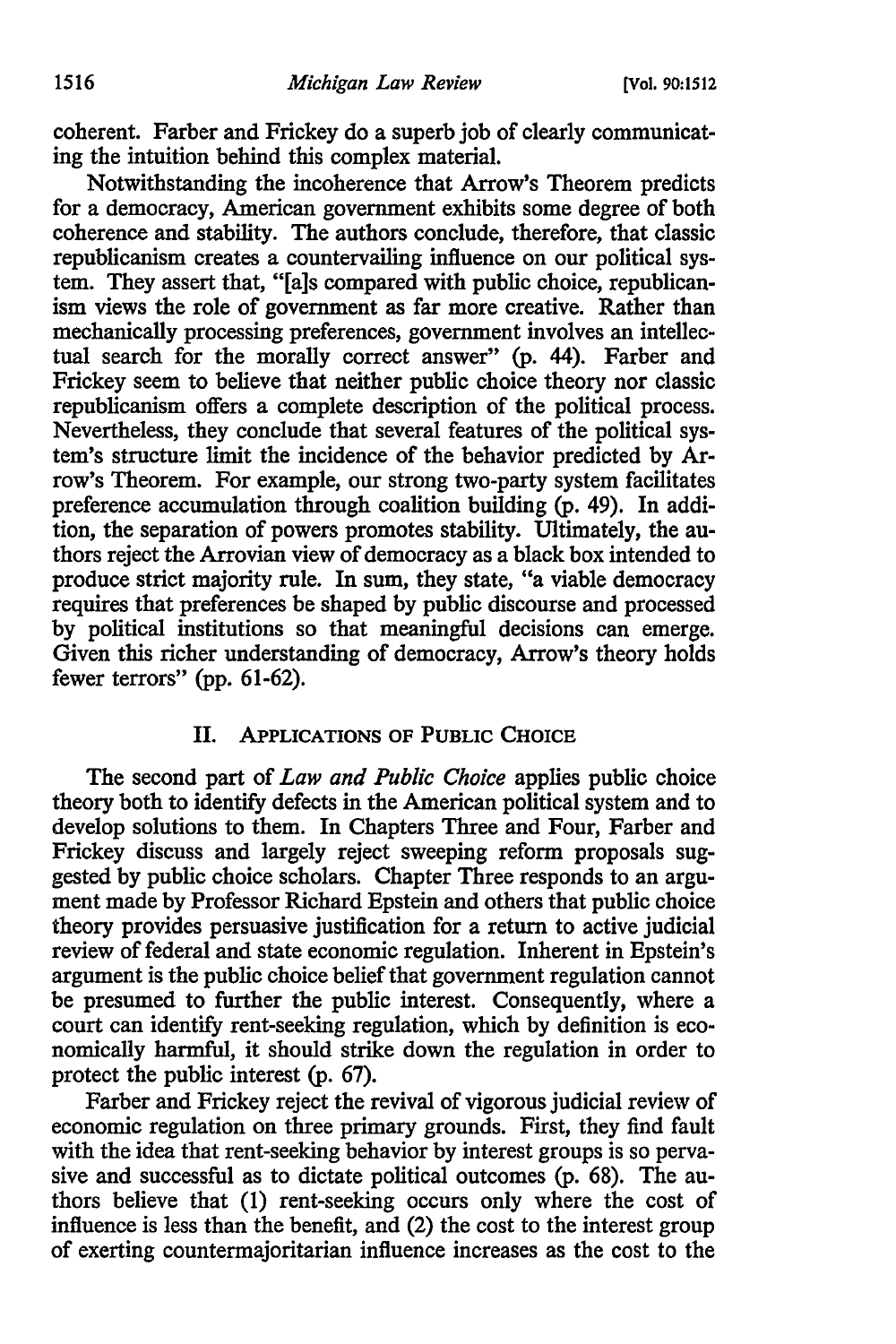legislator of ignoring voter preferences increases. 19 Consequently, in many situations, voter preferences rather than interest group preferences (as advanced through rent-seeking behavior) will predominate. As an example, the authors cite recent deregulation of several major industries as inconsistent with a pure rent-seeking model. In each episode of deregulation, the interests of diffuse consumers in increased competition prevailed over the special interests of the regulatory monopolists (p. 68).

A second problem is that this form of judicial review is potentially overbroad, reaching "legislation involving tariffs, defense contracts, public work projects, direct subsidies, [and] government loans" (p. 68). It would require substantive review of virtually all regulation and force the judiciary to function as a superlegislature. "[I]f taken seriously, [such review] would require much broader judicial review than even the *Lochner* Court ever contemplated" (p. 68).

Finally, Farber and Frickey argue that facilitating economic efficiency is not the only legitimate goal of government (p. 69). Government may also promote societal values such as "environmentalism, racial equality, [and] redistribution of income" (p. 69). Consequently, the authors suggest that effectuating other public values may justify inefficient legislation produced by rent-seeking behavior.

Chapter Four addresses the extent to which judges should rely on legislative history to interpret statutes. Traditionally, legislative history has been viewed as reflecting the intent of the enacting legislature. Public choice rejects the existence of such coherent intent. Justice Scalia and Judge Easterbrook argue that legislative history should play a very limited role in statutory interpretation. In most cases, they believe the language of the statute alone should control its interpretation (p. 90).

The authors concede that statutory language should often control, but they disagree with Scalia and Easterbrook's premise that courts should generally disregard legislative history (p. 102). They argue that sometimes one *can* divine a coherent legislative intent underlying a statute. In these instances, judges may find such intent useful in resolving statutory ambiguities. Farber and Frickey also reject the opposite extreme exemplified by judicial opinions that appear to treat committee reports (often prepared by youthful congressional staff members) as meriting the same weight of authority as the statutory language itself (pp. 98, 102).

The remainder of the book describes Farber and Frickey's views

<sup>19.</sup> The cost of ignoring voter preferences increases when the voters perceive legislation as important. For example, voters may have difficulty perceiving the importance of small changes in the tax code, and such changes are very susceptible to special interest group maneuvering. In contrast, a special interest group is less likely to prevail in areas where voter interest and understanding are high.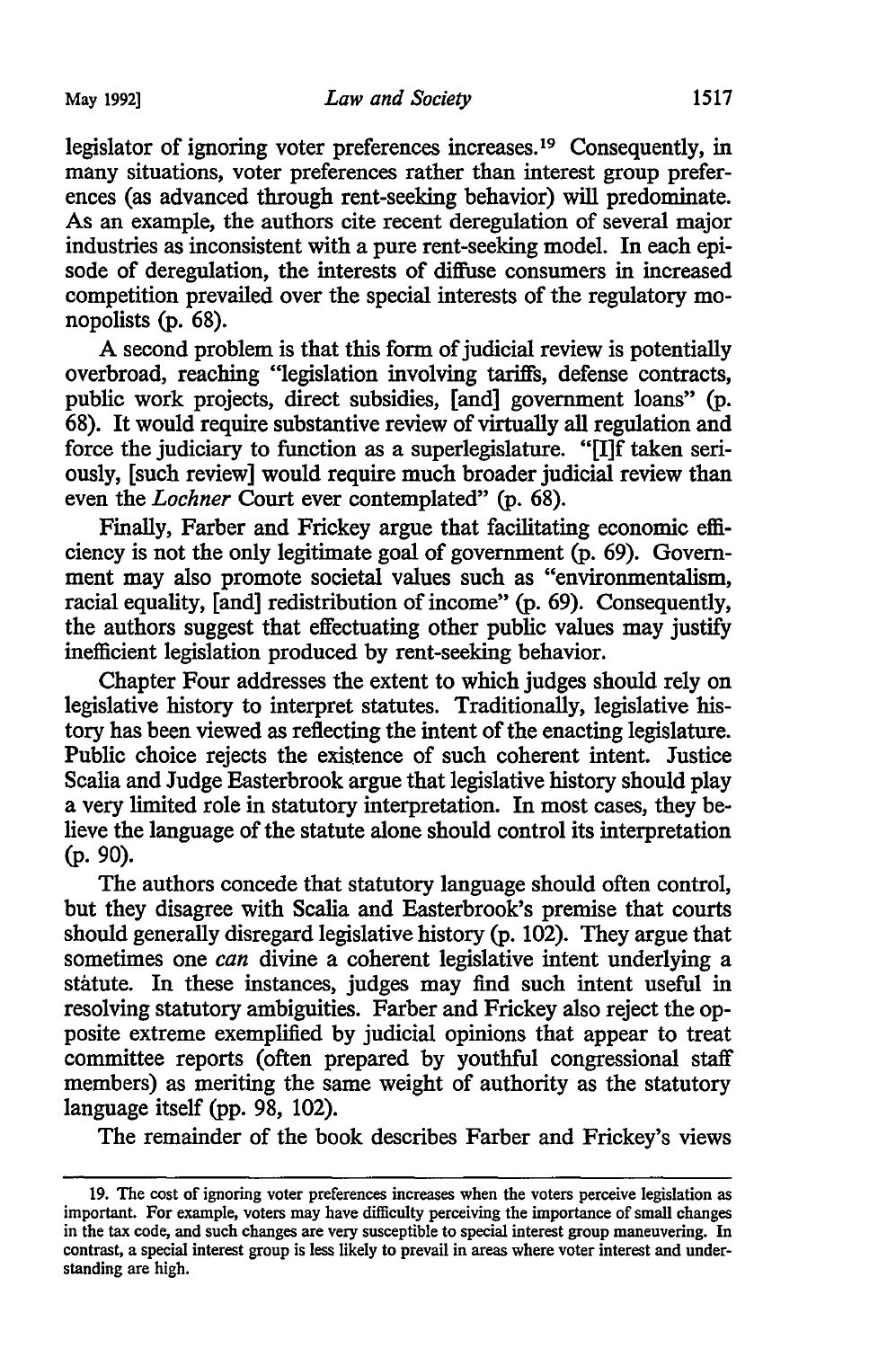on the proper application of public choice to public law and identifies some modest reforms that could be implemented immediately. Finding that "what we do know about the legislative process is that ideology, economic interest, and legislative structures all play roles," but that "their relative importance is unclear and probably quite variable" (p. 116), Farber and Frickey are unwilling to embrace any theory which posits a consistently dominant role for any one of these elements. Instead, like many of the public choice theorists themselves,<sup>20</sup> they seek to employ the stabilizing aspects of public choice theory to facilitate the political system's ability to formulate responsive public policy (p. 117).

The authors want courts to enforce "structural and procedural constraints on those aspects of the democratic process that public choice suggests are most vulnerable to malfunction" (p. 117). To achieve this goal, Chapter Five suggests first that Congress should restrict the power of special interest groups by limiting campaign expenditures (p. 132) and strengthening political parties (p. 135). Second, courts should police delegation of legal authority to special interest groups (p. 136).

Finally, when interpreting the meaning of a statute, courts should use public choice theory to assist in determining the proper scope of legislative intent (p. 142). For example, public choice could help identify the likely institutional influences present at the time a statute was enacted. In tum, this could enable the court to determine whether the legislature considered a particular issue at that time or failed to because the parties affected lacked representation.

#### CONCLUSION

*Law and Public Choice* presents a thoughtful introduction to public choice theory. The reader will take away an understanding of most of public choice's major theoretical underpinnings. The second part of the book, in which the authors discuss how public law might incorporate the insights of public choice theory, is equally accessible. Public choice holds great promise for understanding and perfecting the polit-

<sup>20.</sup> *See, e.g.,* Geoffrey Brennan & James M. Buchanan, *Is Public Choice Immoral? The Case for the "Nobel" Lie,* 74 VA. L. REv. 179 (1988). Professors Brennan and Buchanan argue that critics have gone too far in criticizing public choice's results and that further academic inquiry should not focus on extreme results but rather on "the normative exercise of investigating the incentive structures embodied in various institutional forms." *Id.* at 180. Rather than embracing the view that economic motives dominate political actors, public choice theorists, according to Brennan and Buchanan, reject the view that "political agents can be satisfactorily modeled as motivated solely to promote the 'public interest,' somehow conceived." *Id.* at 181. For an example of a critic who attacks public choice theory by setting up such a straw man, see Abner J. Mikva, *Foreword to Symposium on The Theory of Public Choice,* 74 VA. L. REv. 167 (1988).